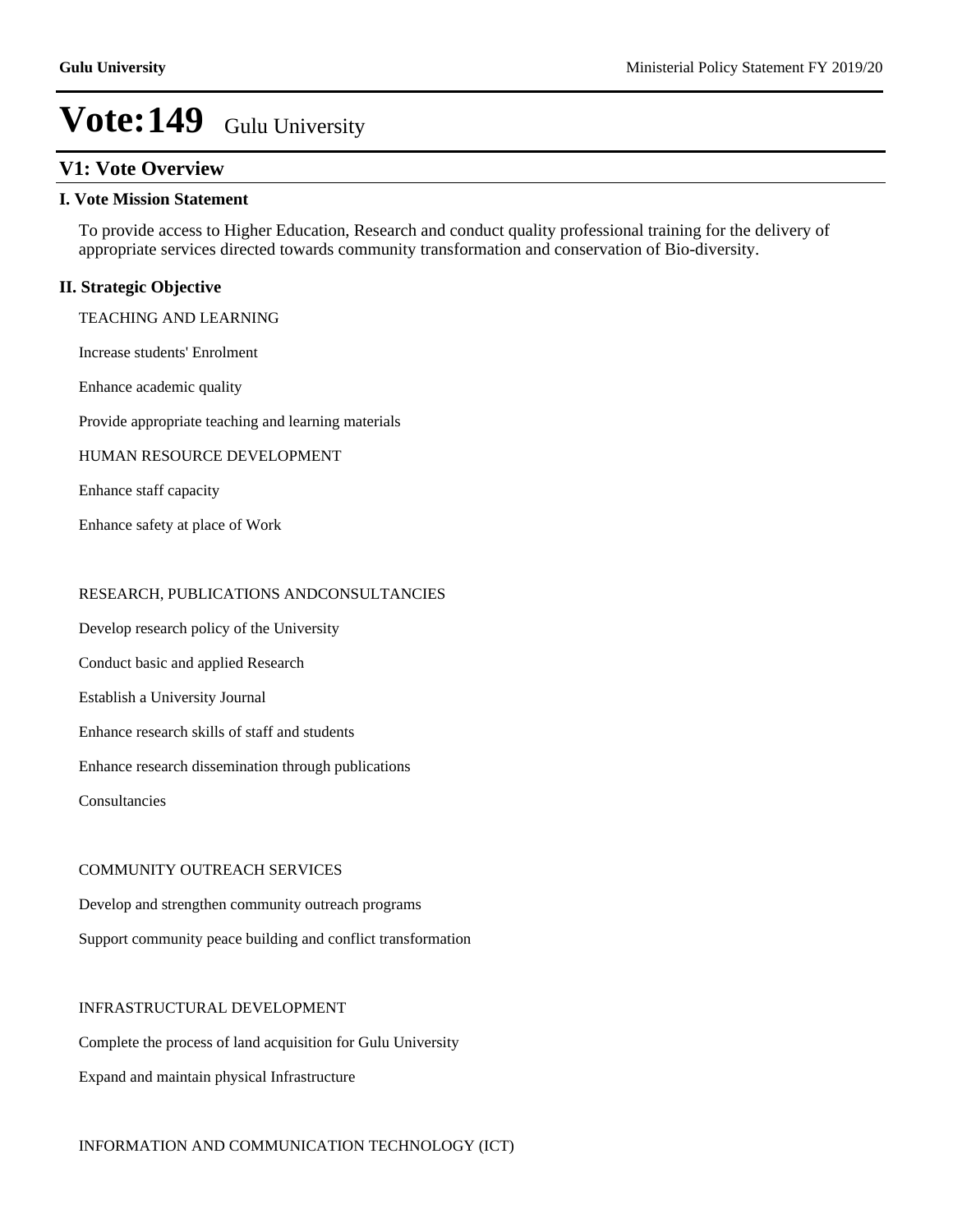Integrate ICT to improve all functions of the University

## LIBRARY AND INFORMATION SERVICES

Increase and maintain collections of information materials to meet the growing demand.

Establish and integrate ICT in all library functions

## WELFARE AND CO-CURRICULA ACTIVITIES

Guidance and counseling

Increase psychosocial support to victims of HIV/AIDS within the University and its immediate surrounding

Improve staff and students welfare

Enhance games, sports and the guild government

### ORGANISATION AND MANAGEMENT

Marketing, Public relations and external linkages

Institutionalize appropriate communication and management styles

#### FINANCIAL RESOURCE

Diversify the financial base of the University

Improve budget management and expenditure control

### **III. Major Achievements in 2018/19**

Opened up boundaries of all Gulu University lands at Nwoya, Latoro, Purongo Forest, Gulu Town, Main Campus; Processed titles for 1,552 acres of land in Latoro, 70 acres in the Municipal of Kitgum and Agago; Completed 0.7km of internal road works at Main Campus; Constructed LAN in 2 building; Procured 850 lecture chairs; and Paid outstanding balance on the heavy generator (200KVA) procured for the Faculty of Medicine during FY 2018/18; Finalized drawings of Master Plans, business plans for the 7 pieces of land; Undertook campus based rehabilitation and walkways. Completed rehabilitation and refurbishment of chemistry laboratory. Completed construction and technical handover of 1 New Library, 1 Multi-Functional Bio-Science Laboratory with AfDB-HEST funding. Re-designed internal road and network at the main campus, Faculty of Medicine New Site and AfDB project sites; Procured Laboratory equipment for the Faculty of Science, Agriculture & Medicine; and, Procured ARIS software for student's fees collection for Management Information Systems for students, fees and AR's office.

### **IV. Medium Term Plans**

Install street lights at Main Campus and Faculty of Medicine., Procure a fourteen seater Van at the centre, 2 Station wagon for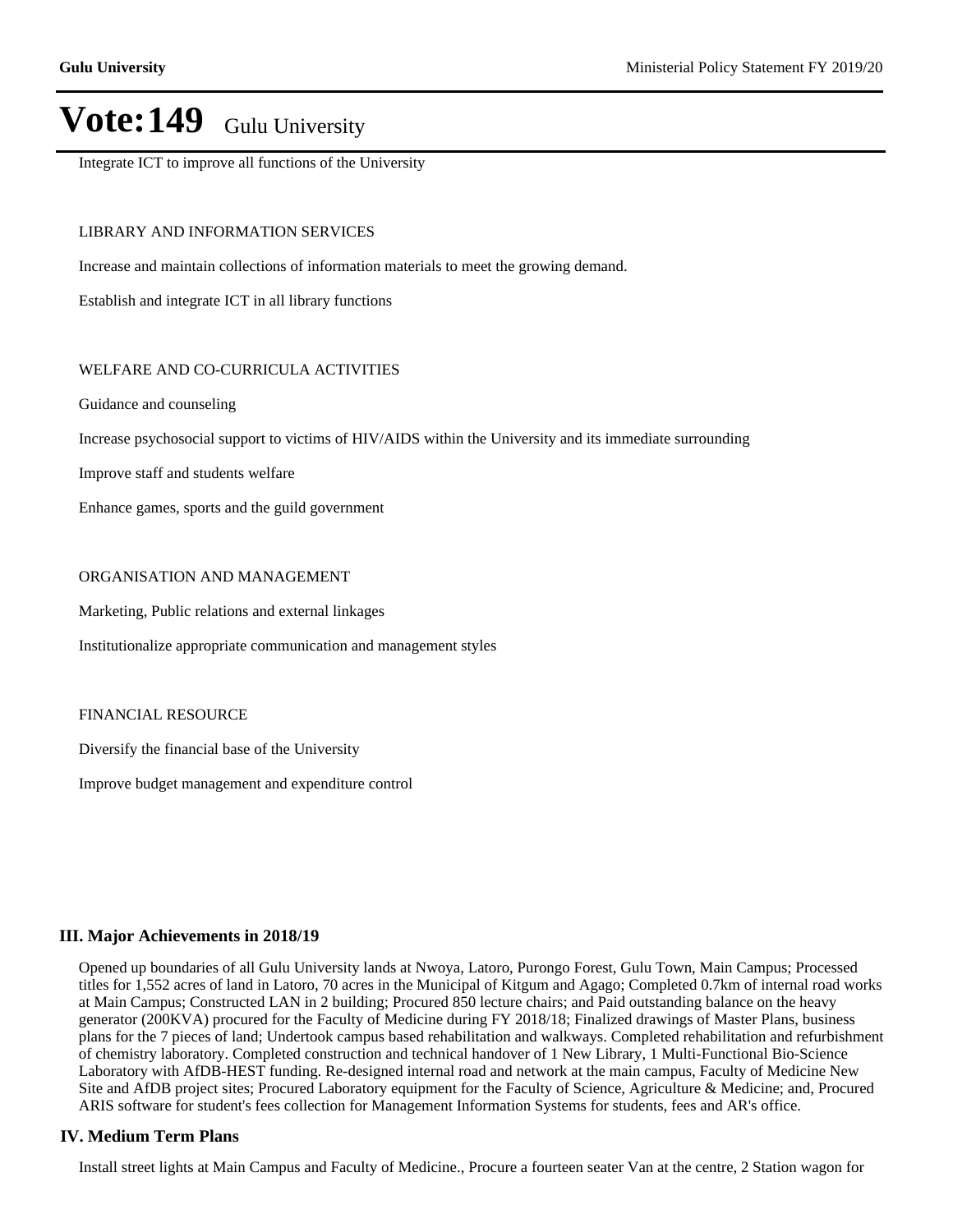the office of the University Bursar and Academic Registrar., Procure Office 2013 with 500 user license, Increase Bandwidth from 30MBps to 80Mbps, Develop In House Modules of Management Information Systems for stores, fleet management and Human Resources, construct Local Area Network in 18 Buildings at main Campus (Fa, Procure one heavy duty Generators (200KVA) for Bio Systems

Engineering Department Procure 5,000 Watts for 12 Hours, 5,000 AH batteries, Procure 2 Heavy duty copiers, procure 2, 20 feet containers for document archive, Procure 1,150 Lecture chairs, 1,000 Library chairs, 200 library Tables, 50 office desks, 20 book shelves, 20 office chairs, 10 sideboards, 40 Conference chairs, 10 long conference tables, Construct 1 New Library building, under AfDB HEST Project, 1 multi-functional Bio-Science laboratory under AFDB HEST Project, 1 Biotechnology Trauma & Disease Treatment Center, equipping of

laboratories for Faculty of Science, Agriculture & medicine under, Construction of a Business Center in Faculty of Business & Development Studies, Construction of Faculty of Agriculture & Environment block, Faculty of medicine Block, Faculty of Science Block (Under AfDB HEST Project), rehabilitation of lecture block at , Build and Repair walkways Pavements, carry out Plumbing, Construct 1.0 kilometers of walkways at the main campus, 0.5 kilometers at faculty of Agriculture & Environment, Build pavers for main campus and FOA&E and Medicine, Barricading non-walk areas in main campus and procure Biometric Systems to curb fees defaulters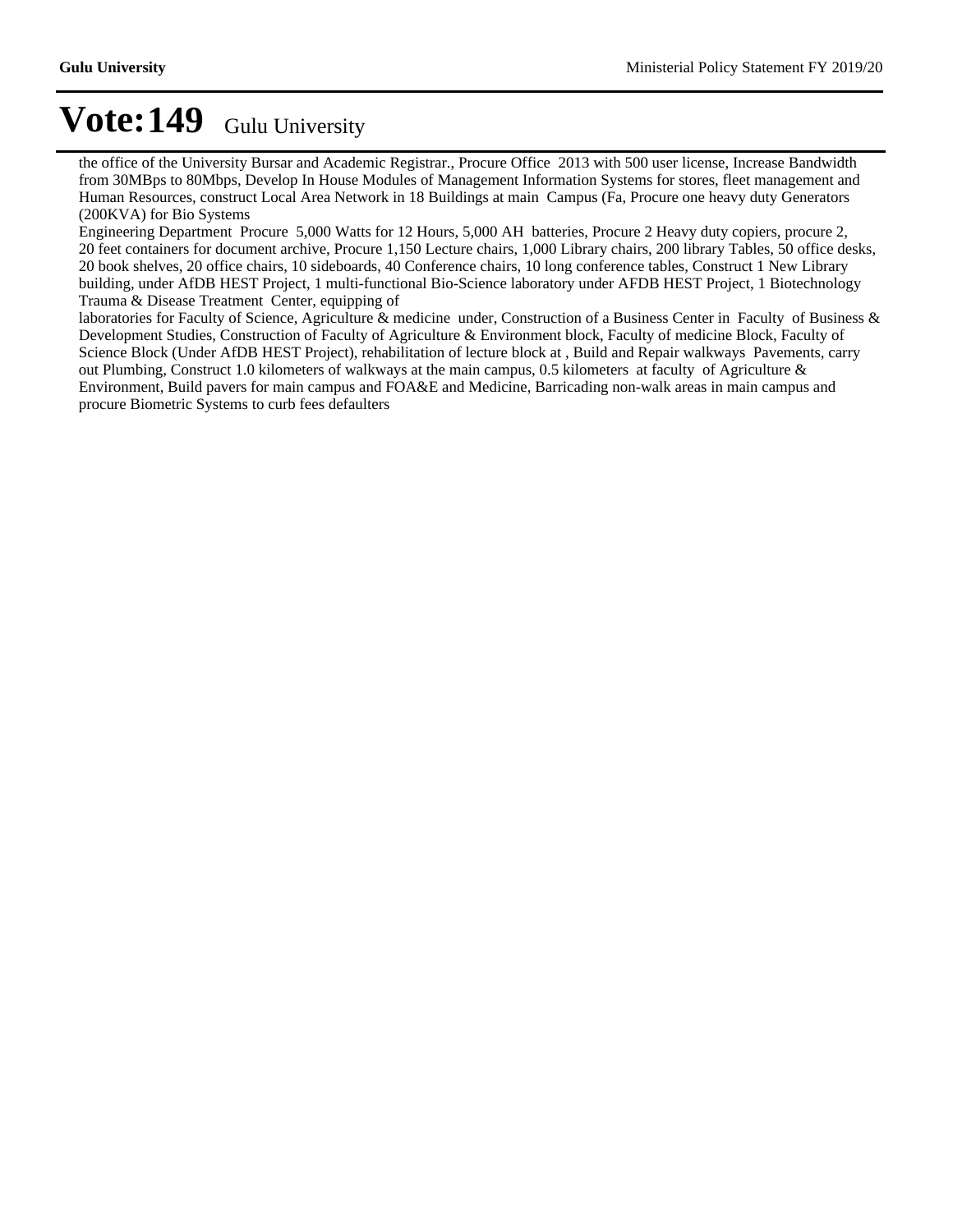## **V. Summary of Past Performance and Medium Term Budget Allocations**

**Table 5.1: Overview of Vote Expenditures (UShs Billion)**

|                  |                                                      |                    |               | 2018/19                                   |         |         |         | <b>MTEF Budget Projections</b> |         |
|------------------|------------------------------------------------------|--------------------|---------------|-------------------------------------------|---------|---------|---------|--------------------------------|---------|
|                  |                                                      | 2017/18<br>Outturn | <b>Budget</b> | <b>Approved Expenditure</b><br>by End Dec | 2019/20 | 2020/21 | 2021/22 | 2022/23                        | 2023/24 |
| <b>Recurrent</b> | Wage                                                 | 22.875             | 27.922        | 11.729                                    | 31.059  | 32.612  | 34.243  | 35.955                         | 37.753  |
|                  | Non Wage                                             | 4.082              | 4.957         | 0.520                                     | 10.109  | 11.625  | 13.950  | 16.741                         | 20.089  |
| Devt.            | GoU                                                  | 1.457              | 2.500         | 0.832                                     | 4.383   | 5.259   | 5.259   | 5.259                          | 5.259   |
|                  | Ext. Fin.                                            | 0.000              | 0.000         | 0.000                                     | 0.000   | 0.000   | 0.000   | 0.000                          | 0.000   |
|                  | <b>GoU</b> Total                                     | 28.415             | 35.379        | 13.081                                    | 45.551  | 49.497  | 53.453  | 57.955                         | 63.101  |
|                  | <b>Total GoU+Ext Fin (MTEF)</b>                      | 28.415             | 35.379        | 13.081                                    | 45.551  | 49.497  | 53.453  | 57.955                         | 63.101  |
|                  | Arrears                                              | 0.000              | 0.136         | 0.000                                     | 0.000   | 0.000   | 0.000   | 0.000                          | 0.000   |
|                  | <b>Total Budget</b>                                  | 28.415             | 35.516        | 13.081                                    | 45.551  | 49.497  | 53.453  | 57.955                         | 63.101  |
|                  | <b>A.I.A Total</b>                                   | 5.473              | 8.500         | 8.655                                     | 0.000   | 0.000   | 0.000   | 0.000                          | 0.000   |
|                  | <b>Grand Total</b>                                   | 33.888             | 44.016        | 21.736                                    | 45.551  | 49.497  | 53.453  | 57.955                         | 63.101  |
|                  | <b>Total Vote Budget</b><br><b>Excluding Arrears</b> | 33.888             | 43.879        | 21.736                                    | 45.551  | 49.497  | 53.453  | 57.955                         | 63.101  |

## **VI. Budget By Economic Clasification**

**Table V6.1 2018/19 and 2019/20 Budget Allocations by Item**

|                                       |        |          | 2018/19 Approved Budget |              |        | 2019/20 Draft Estimates |              |
|---------------------------------------|--------|----------|-------------------------|--------------|--------|-------------------------|--------------|
| <b>Billion Uganda Shillings</b>       | GoU    | Ext. Fin | AIA                     | <b>Total</b> | GoU    | Ext. Fin                | <b>Total</b> |
| <b>Output Class: Outputs Provided</b> | 32.344 | 0.000    | 6.298                   | 38.642       | 41.168 | 0.000                   | 41.168       |
| 211 Wages and Salaries                | 29.554 | 0.000    | 3.110                   | 32.664       | 32.991 | 0.000                   | 32.991       |
| 212 Social Contributions              | 2.767  | 0.000    | 0.120                   | 2.887        | 0.744  | 0.000                   | 0.744        |
| 213 Other Employee Costs              | 0.000  | 0.000    | 0.329                   | 0.329        | 0.346  | 0.000                   | 0.346        |
| 221 General Expenses                  | 0.014  | 0.000    | 0.775                   | 0.789        | 3.367  | 0.000                   | 3.367        |
| 222 Communications                    | 0.000  | 0.000    | 0.067                   | 0.067        | 0.040  | 0.000                   | 0.040        |
| 223 Utility and Property Expenses     | 0.000  | 0.000    | 0.241                   | 0.241        | 0.343  | 0.000                   | 0.343        |
| 224 Supplies and Services             | 0.007  | 0.000    | 0.205                   | 0.212        | 0.378  | 0.000                   | 0.378        |
| 225 Professional Services             | 0.000  | 0.000    | 0.015                   | 0.015        | 0.013  | 0.000                   | 0.013        |
| 226 Insurances and Licenses           | 0.000  | 0.000    | 0.032                   | 0.032        | 0.027  | 0.000                   | 0.027        |
| 227 Travel and Transport              | 0.003  | 0.000    | 1.134                   | 1.136        | 1.095  | 0.000                   | 1.095        |
| 228 Maintenance                       | 0.000  | 0.000    | 0.255                   | 0.255        | 0.312  | 0.000                   | 0.312        |
| 282 Miscellaneous Other Expenses      | 0.000  | 0.000    | 0.015                   | 0.015        | 1.511  | 0.000                   | 1.511        |
| <b>Output Class: Outputs Funded</b>   | 0.535  | 0.000    | 0.282                   | 0.816        | 0.000  | 0.000                   | 0.000        |
| 262 To international organisations    | 0.023  | 0.000    | 0.069                   | 0.091        | 0.000  | 0.000                   | 0.000        |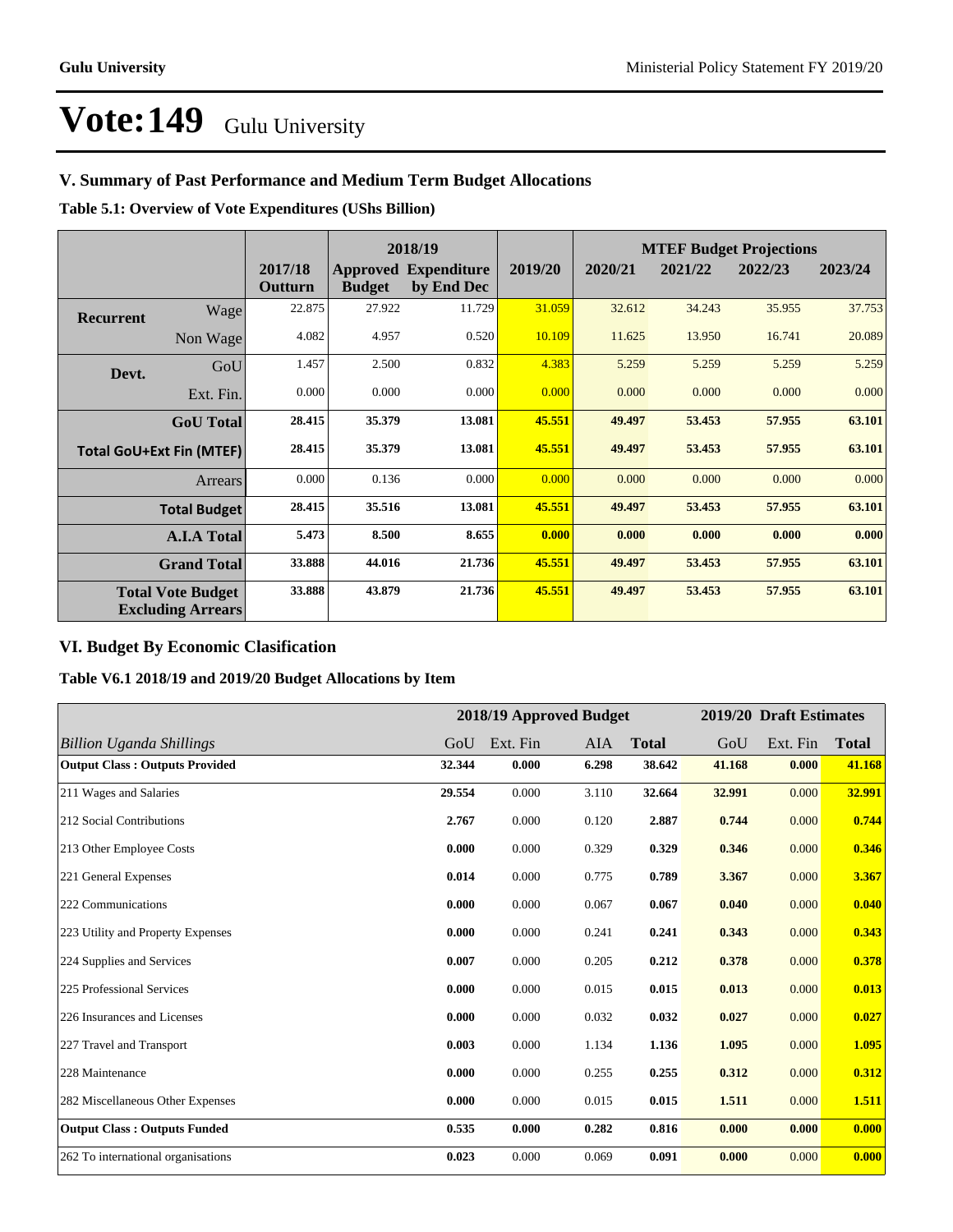| 264 To Resident Non-government units      | 0.512  | 0.000 | 0.213 | 0.725  | 0.000  | 0.000 | 0.000  |
|-------------------------------------------|--------|-------|-------|--------|--------|-------|--------|
| <b>Output Class: Capital Purchases</b>    | 2.500  | 0.000 | 1.921 | 4.421  | 4.383  | 0.000 | 4.383  |
| 281 Property expenses other than interest | 0.000  | 0.000 | 0.000 | 0.000  | 0.490  | 0.000 | 0.490  |
| 311 NON-PRODUCED ASSETS                   | 0.380  | 0.000 | 0.200 | 0.580  | 0.220  | 0.000 | 0.220  |
| 312 FIXED ASSETS                          | 2.120  | 0.000 | 1.721 | 3.841  | 3.673  | 0.000 | 3.673  |
| <b>Output Class: Arrears</b>              | 0.136  | 0.000 | 0.000 | 0.136  | 0.000  | 0.000 | 0.000  |
| 321 DOMESTIC                              | 0.136  | 0.000 | 0.000 | 0.136  | 0.000  | 0.000 | 0.000  |
| <b>Grand Total:</b>                       | 35.516 | 0.000 | 8.500 | 44.016 | 45.551 | 0.000 | 45.551 |
| <b>Total excluding Arrears</b>            | 35.379 | 0.000 | 8.500 | 43.879 | 45.551 | 0.000 | 45.551 |

## **VII. Budget By Programme And Subprogramme**

## **Table V7.1: Past Expenditure Outturns and Medium Term Projections by Programme and SubProgramme**

| Billion Uganda shillings                                   |                       | FY 2018/19                       |                                   |                                             | <b>Medium Term Projections</b> |         |         |         |
|------------------------------------------------------------|-----------------------|----------------------------------|-----------------------------------|---------------------------------------------|--------------------------------|---------|---------|---------|
|                                                            | FY 2017/18<br>Outturn | <b>Approved</b><br><b>Budget</b> | <b>Spent By</b><br><b>End Dec</b> | 2019-20<br><b>Proposed</b><br><b>Budget</b> | 2020-21                        | 2021-22 | 2022-23 | 2023-24 |
| <b>13 Support Services Programme</b>                       | 0.000                 | 0.000                            | 0.000                             | 17.751                                      | 49.497                         | 53.453  | 57.955  | 63.101  |
| 02 Central Administration                                  | 0.000                 | 0.000                            | 0.000                             | 10.549                                      | 44.238                         | 48.193  | 52.696  | 57.842  |
| 03 Academic Affairs                                        | 0.000                 | 0.000                            | 0.000                             | 1.146                                       | 0.000                          | 0.000   | 0.000   | 0.000   |
| 04 Student Affairs                                         | 0.000                 | 0.000                            | 0.000                             | 0.324                                       | 0.000                          | 0.000   | 0.000   | 0.000   |
| 05 Library and Information Affairs Services                | 0.000                 | 0.000                            | 0.000                             | 1.292                                       | 0.000                          | 0.000   | 0.000   | 0.000   |
| 06 Infrastructure Development                              | 0.000                 | 0.000                            | 0.000                             | 0.058                                       | 0.000                          | 0.000   | 0.000   | 0.000   |
| 0906 Gulu University                                       | 0.000                 | 0.000                            | 0.000                             | 2.665                                       | 2.931                          | 2.931   | 2.931   | 2.931   |
| 1467 Institutional Support to Gulu<br>University-Retooling | 0.000                 | 0.000                            | 0.000                             | 1.718                                       | 2.328                          | 2.328   | 2.328   | 2.328   |
| <b>14 Delivery of Tertiary Education</b><br>Programme      | 0.000                 | 0.000                            | 0.000                             | 27.800                                      | 0.000                          | 0.000   | 0.000   | 0.000   |
| 07 Research and Graduate Studies                           | 0.000                 | 0.000                            | 0.000                             | 0.731                                       | 0.000                          | 0.000   | 0.000   | 0.000   |
| 08 Faculty of Education and Humanities                     | 0.000                 | 0.000                            | 0.000                             | 3.563                                       | 0.000                          | 0.000   | 0.000   | 0.000   |
| 09 Faculty of Agriculture and Environment                  | 0.000                 | 0.000                            | 0.000                             | 5.255                                       | 0.000                          | 0.000   | 0.000   | 0.000   |
| 10 Faculty of Business and Development<br><b>Studies</b>   | 0.000                 | 0.000                            | 0.000                             | 3.953                                       | 0.000                          | 0.000   | 0.000   | 0.000   |
| 11 Faculty of Sciences                                     | 0.000                 | 0.000                            | 0.000                             | 5.278                                       | 0.000                          | 0.000   | 0.000   | 0.000   |
| 12 Faculty of Medicine                                     | 0.000                 | 0.000                            | 0.000                             | 6.250                                       | 0.000                          | 0.000   | 0.000   | 0.000   |
| 13 Faculty of Laws                                         | 0.000                 | 0.000                            | 0.000                             | 1.404                                       | 0.000                          | 0.000   | 0.000   | 0.000   |
| 14 Institute of Peace and Strategic Studies                | 0.000                 | 0.000                            | 0.000                             | 1.216                                       | 0.000                          | 0.000   | 0.000   | 0.000   |
| 15 Satellite Campuses                                      | 0.000                 | 0.000                            | 0.000                             | 0.150                                       | 0.000                          | 0.000   | 0.000   | 0.000   |
| 51 Delivery of Tertiary Education and<br><b>Research</b>   | 33.887                | 44.016                           | 21.736                            | 0.000                                       | 0.000                          | 0.000   | 0.000   | 0.000   |
| 01 Administration                                          | 31.946                | 39.589                           | 20.171                            | 0.000                                       | 0.000                          | 0.000   | 0.000   | 0.000   |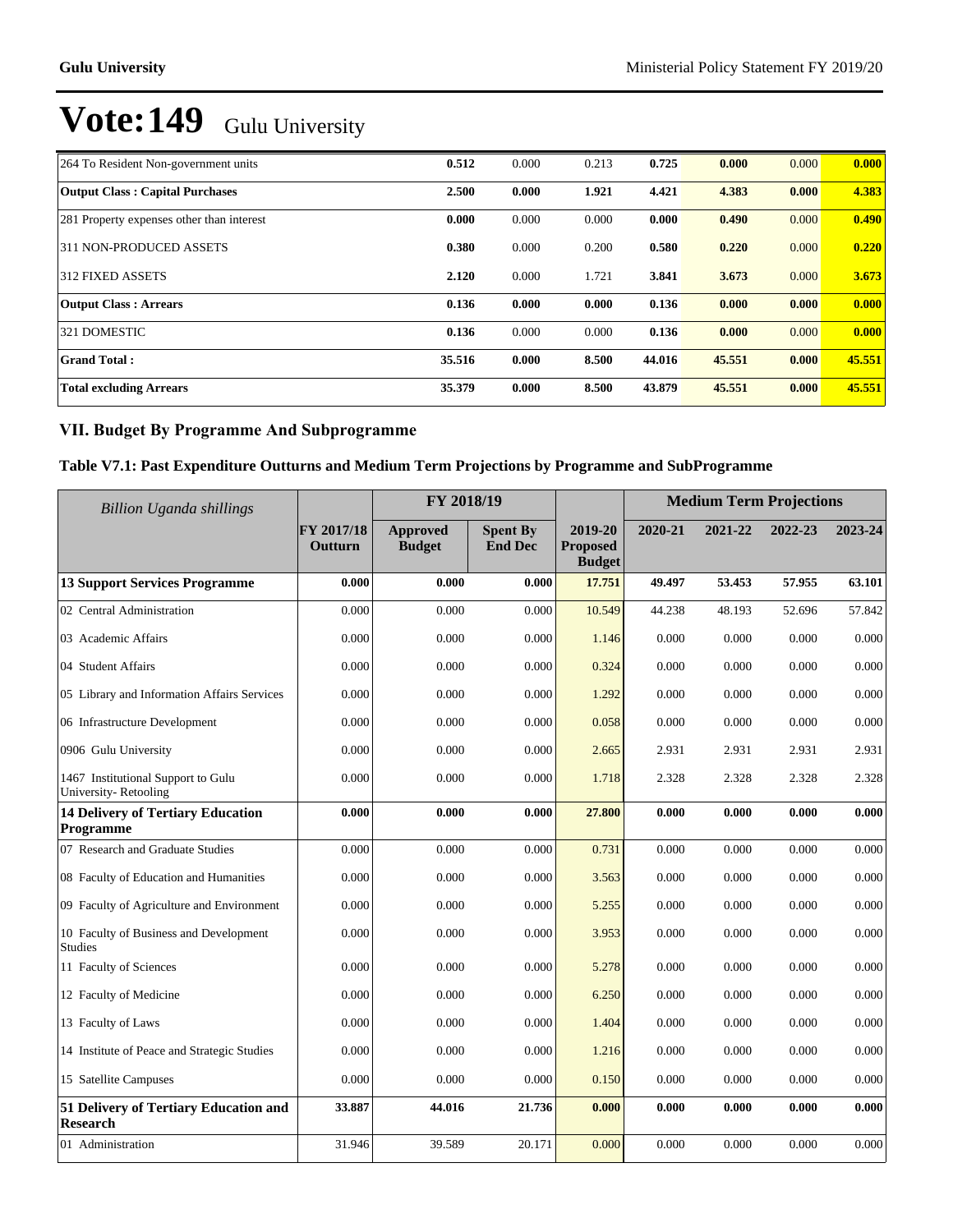| 0906 Gulu University                                       | 1.529  | .853   | 0.613  | 0.000  | 0.000  | 0.000  | 0.000  | 0.000  |
|------------------------------------------------------------|--------|--------|--------|--------|--------|--------|--------|--------|
| 1467 Institutional Support to Gulu<br>University-Retooling | 0.412  | 2.573  | 0.952  | 0.000  | 0.000  | 0.000  | 0.000  | 0.000  |
| <b>Total for the Vote</b>                                  | 33.887 | 44.016 | 21.736 | 45.551 | 49.497 | 53.453 | 57.955 | 63.101 |
| <b>Total Excluding Arrears</b>                             | 33.887 | 43.879 | 21.736 | 45.551 | 49.497 | 53.453 | 57.955 | 63.101 |

## **VIII. Programme Performance and Medium Term Plans**

**Table V8.1: Programme Outcome and Outcome Indicators ( Only applicable for FY 2019/20)**

N/A

## **IX. Major Capital Investments And Changes In Resource Allocation**

## **Table 9.1: Major Capital Investment (Capital Purchases outputs over 0.5Billion)**

| FY 2018/19                                                                             | FY 2019/20     |                                                    |                                                                                                                                          |
|----------------------------------------------------------------------------------------|----------------|----------------------------------------------------|------------------------------------------------------------------------------------------------------------------------------------------|
| <b>Appr. Budget and Planned Outputs</b>                                                |                | <b>Expenditures and Achievements by</b><br>end Dec | <b>Proposed Budget and Planned</b><br><b>Outputs</b>                                                                                     |
| Vote 149 Gulu University                                                               |                |                                                    |                                                                                                                                          |
| Program: 07 13 Support Services Programme                                              |                |                                                    |                                                                                                                                          |
| Development Project: 0906 Gulu University                                              |                |                                                    |                                                                                                                                          |
| Output: 07 13 80 Construction and Rehabilitation of Learning Facilities (Universities) |                |                                                    |                                                                                                                                          |
|                                                                                        |                |                                                    | Complete casting of ground floor slab of the<br><b>Business Centre.</b>                                                                  |
| <b>Total Output Cost(Ushs Thousand)</b>                                                | $\bf{0}$       | $\bf{0}$                                           | 1,685,000                                                                                                                                |
| Gou Dev't:                                                                             | $\Omega$       | $\Omega$                                           | 1,685,000                                                                                                                                |
| Ext Fin:                                                                               | $\theta$       | $\Omega$                                           | $\Omega$                                                                                                                                 |
| A.I.A:                                                                                 | $\overline{0}$ | $\Omega$                                           | $\Omega$                                                                                                                                 |
| Output: 07 13 81 Lecture Room Construction and Rehabilitation (Universities)           |                |                                                    |                                                                                                                                          |
|                                                                                        |                |                                                    | Rehabilitation of lecture room blocks (A-F) and<br>the Academic Registrar's Block                                                        |
| <b>Total Output Cost(Ushs Thousand)</b>                                                | $\bf{0}$       | $\bf{0}$                                           | 540,000                                                                                                                                  |
| Gou Dev't:                                                                             | $\mathbf{0}$   | $\mathbf{0}$                                       | 540,000                                                                                                                                  |
| Ext Fin:                                                                               | $\theta$       | $\mathbf{0}$                                       | $\overline{0}$                                                                                                                           |
| A.I.A.                                                                                 | $\mathbf{0}$   | $\Omega$                                           | $\Omega$                                                                                                                                 |
| Development Project : 1467 Institutional Support to Gulu University-Retooling          |                |                                                    |                                                                                                                                          |
| Output: 07 13 75 Purchase of Motor Vehicles and Other Transport Equipment              |                |                                                    |                                                                                                                                          |
|                                                                                        |                |                                                    | Procure a double Cabin pick up for the Directorate<br>of Planning and Development and a van for the<br>office of the Academic Registrar. |
| <b>Total Output Cost(Ushs Thousand)</b>                                                | $\bf{0}$       | $\bf{0}$                                           | 580,000                                                                                                                                  |
| Gou Dev't:                                                                             | $\mathbf{0}$   | $\mathbf{0}$                                       | 580,000                                                                                                                                  |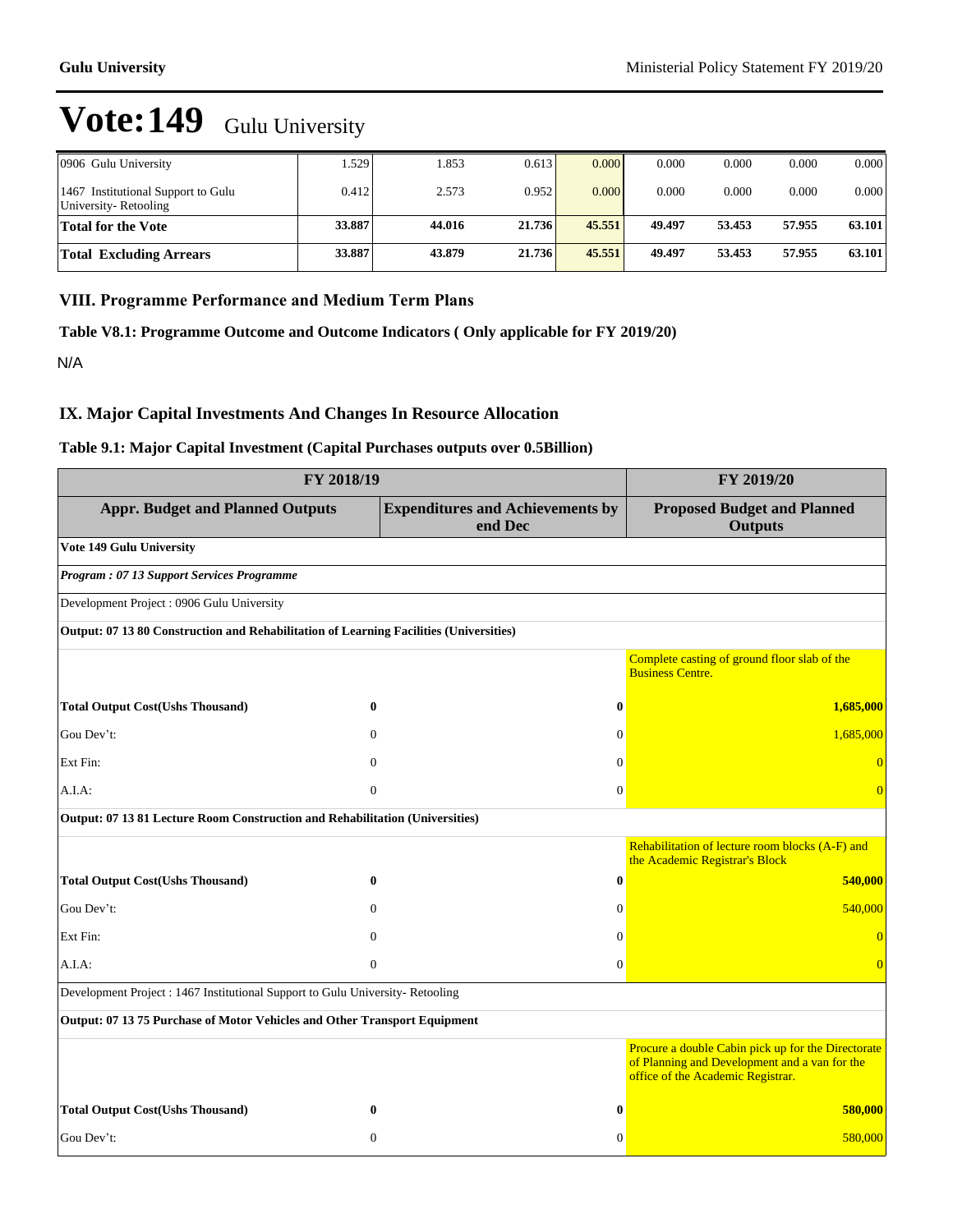| Ext Fin:                                                                  | $\overline{0}$ | $\Omega$     |                                                                                          |  |  |  |  |  |  |
|---------------------------------------------------------------------------|----------------|--------------|------------------------------------------------------------------------------------------|--|--|--|--|--|--|
| $A.I.A$ :                                                                 | $\mathbf{0}$   | $\Omega$     | 0                                                                                        |  |  |  |  |  |  |
| Output: 07 13 76 Purchase of Office and ICT Equipment, including Software |                |              |                                                                                          |  |  |  |  |  |  |
|                                                                           |                |              | Construction and redesign of LAN in 4 buildings.<br><b>Procurement of ICT Equipment.</b> |  |  |  |  |  |  |
| <b>Total Output Cost(Ushs Thousand)</b>                                   | 0              | $\mathbf{0}$ | 767,725                                                                                  |  |  |  |  |  |  |
| Gou Dev't:                                                                | $\theta$       | $\Omega$     | 767,725                                                                                  |  |  |  |  |  |  |
| Ext Fin:                                                                  | $\theta$       | $\Omega$     | $\overline{0}$                                                                           |  |  |  |  |  |  |
| $A.I.A$ :                                                                 | $\theta$       | $\Omega$     | $\overline{0}$                                                                           |  |  |  |  |  |  |

## **X. Vote Challenges and Plans To Improve Performance**

## **Vote Challenges**

Continue budget cuts for development especially, 10% cut from Non-Wage recurrent, low rate of fees collection from private students, inadequate allocation of funds due to low and constant ceilings yet there is need to recruit additional staff, promotion , increase lecture space and laboratories and equipment, administrative infrastructure. Low rate by Government for Government sponsored students. Introduction of new systems in the middle of a Financial year

## **Plans to improve Vote Performance**

Government to increase funds and rates for Government sponsored students, Increase ceilings, Government to release funds as per approved budget and performance contract signed by Accounting Officer

## **XI Off Budget Support**

### **Table 11.1 Off-Budget Support by Sub-Programme**

N/A

## **XII. Vote Cross Cutting Policy And Other Budgetary Issues**

## **Table 12.1: Cross- Cutting Policy Issues**

| <b>Issue Type:</b>                  | <b>HIV/AIDS</b>                                                                                 |
|-------------------------------------|-------------------------------------------------------------------------------------------------|
| Objective:                          | Sensitize students on HIV/AIDS<br>Conduct voluntary counseling and testing                      |
| <b>Issue of Concern:</b>            | Not enough funds to operate activities                                                          |
| <b>Planned Interventions:</b>       | Lobby for more funds<br>Create awareness through HIV/AIDS campaigns                             |
| <b>Budget Allocation (Billion):</b> | 0.300                                                                                           |
| <b>Performance Indicators:</b>      | Number of students sensitized                                                                   |
| <b>Issue Type:</b>                  | Gender                                                                                          |
| Objective:                          | To mainstream gender at enrollment<br>To create awareness on gender for both staff and students |
| <b>Issue of Concern:</b>            | Female students not enrolled as expected<br>Lack of awareness                                   |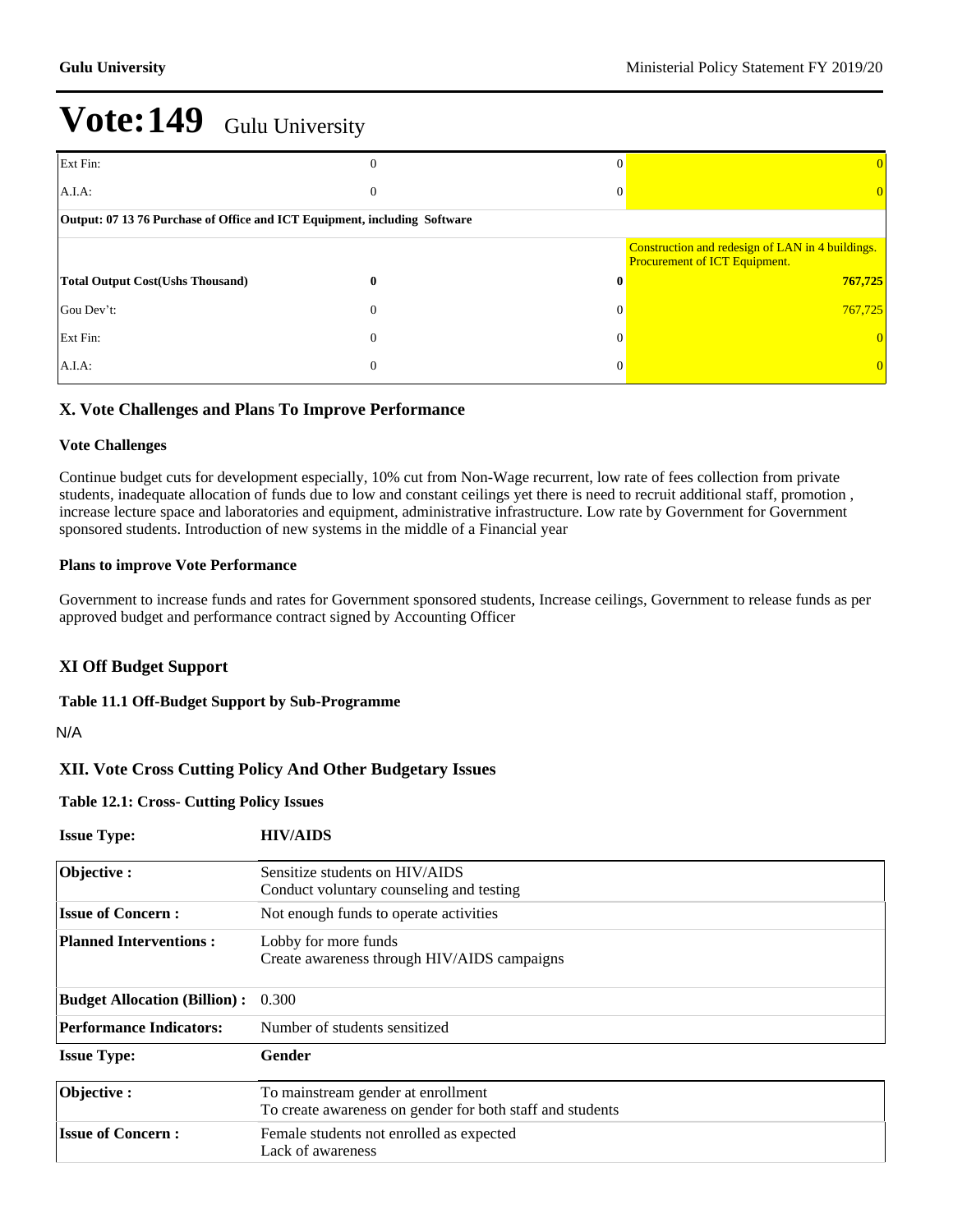| <b>Planned Interventions:</b>       | Encourage enrolment of female students by offering scholarships and career guidance<br>Training staff on gender issues                                              |
|-------------------------------------|---------------------------------------------------------------------------------------------------------------------------------------------------------------------|
| <b>Budget Allocation (Billion):</b> | 0.032                                                                                                                                                               |
| <b>Performance Indicators:</b>      | Number of female students enrolled<br>Number of staff trained on gender                                                                                             |
| <b>Issue Type:</b>                  | <b>Enviroment</b>                                                                                                                                                   |
| Objective:                          | Create a conducive learning environment for students.<br>Participate in National environment programmes                                                             |
| <b>Issue of Concern:</b>            | Inadequate infrastructure and furniture for teaching and learning<br>Low level of participation in environmental activities, including understanding effects on the |
| <b>Planned Interventions:</b>       | To purchase more furniture and construct more laboratories and classroom blocks.<br>Increase participation                                                          |
| <b>Budget Allocation (Billion):</b> | 0.020                                                                                                                                                               |
| <b>Performance Indicators:</b>      | Number of buildings constructed<br>Training on environmental management conducted                                                                                   |

## **XIII. Personnel Information**

## **Table 13.1 Staff Establishment Analysis**

| <b>Title</b>                                           | <b>Salary Scale</b> | <b>Number Of Approved Positions</b> | <b>Number Of Filled Positions</b> |
|--------------------------------------------------------|---------------------|-------------------------------------|-----------------------------------|
| Lab. Technician II                                     | M12                 | 20                                  | 4                                 |
| LIBRARY ASSISTANT I                                    | M12                 | 11                                  | $\Omega$                          |
| Plumber                                                | M15                 | $\overline{c}$                      | $\boldsymbol{0}$                  |
| Faculty Custodian / Attendant                          | M20                 | 6                                   | 4                                 |
| <b>LABORATORY ATTENDANT</b>                            | M20                 | 12                                  | 4                                 |
| <b>LABORATORY TECHNICIAN</b>                           | M20                 | 20                                  | 4                                 |
| Library Assistant II                                   | M20                 | 26                                  | $\tau$                            |
| Office Attendant                                       | M20                 | 37                                  | 34                                |
| <b>Security Guards</b>                                 | M20                 | 18                                  | 12                                |
| Director ICT                                           | M <sub>3</sub>      |                                     | $\Omega$                          |
| Director IRGS                                          | M <sub>3</sub>      |                                     | $\vert 0 \vert$                   |
| Director Multi-Functional Science<br>Lab               | M <sub>3</sub>      |                                     | $\Omega$                          |
| Professor Non-Science-FOBDS                            | M <sub>3</sub>      | 10                                  | 2                                 |
| Professor Science FOM & FOAE                           | M <sub>3</sub>      | 48                                  | 14                                |
| <b>Associate Professor Non-Science</b><br><b>FOBDS</b> | M <sub>4</sub>      | 16                                  | 3                                 |
| Associate Professor Science FOM & M4<br><b>FOAE</b>    |                     | 50                                  | $6 \mid$                          |
| Principal Internal Auditor                             | M <sub>4</sub>      |                                     | $\overline{0}$                    |
| Senior Assistant AR (Admission)                        | M <sub>5</sub>      | 4                                   |                                   |
| Senior Interna Auditor                                 | M <sub>5</sub>      | 4                                   | 1                                 |